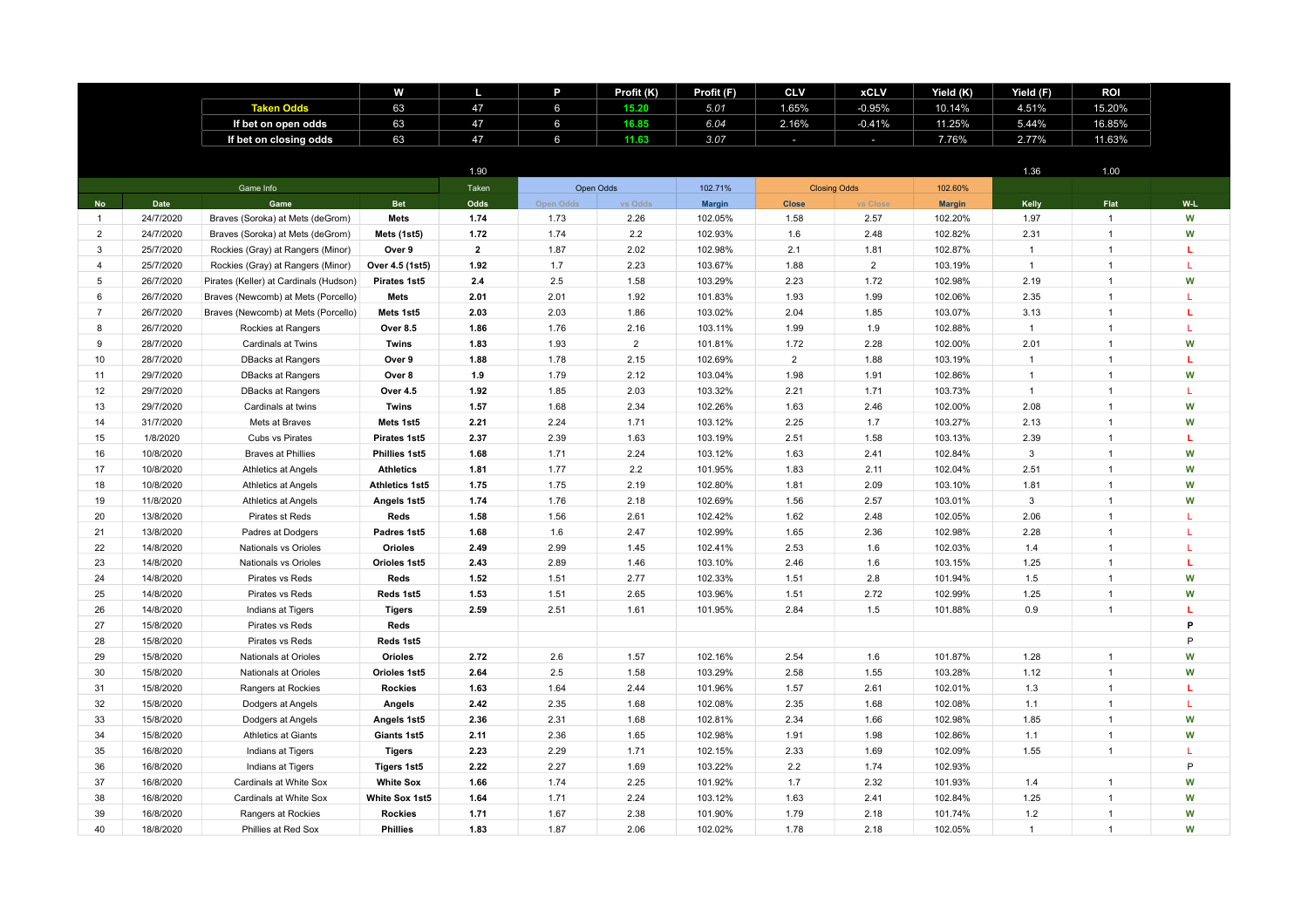| 41 | 18/8/2020 | Phillies at Red Sox        | Phillies 1st5         | 1.8            | 1.83 | 2.07           | 102.95% | 1.74           | 2.19 | 103.13% | 1.35         | $\mathbf{1}$ | L  |
|----|-----------|----------------------------|-----------------------|----------------|------|----------------|---------|----------------|------|---------|--------------|--------------|----|
| 42 | 19/8/2020 | Indians at Pirates         | Under 9               | 1.93           | 1.97 | 1.92           | 102.84% | 2.11           | 1.81 | 102.64% | $\mathbf{1}$ | $\mathbf{1}$ | W  |
| 43 | 19/8/2020 | Blue Jays at Orioles       | Orioles               | 2.04           | 2.08 | 1.85           | 102.13% | 1.84           | 2.1  | 101.97% | 1.5          | $\mathbf{1}$ | L. |
| 44 | 19/8/2020 | Blue Jays at Orioles       | Orioles 1st5          | 2.05           | 2.1  | 1.81           | 102.87% | 1.83           | 2.07 | 102.95% | 1.7          | $\mathbf{1}$ | W  |
| 45 | 19/8/2020 | Rangers at Padres          | Padres                | 1.87           | 1.83 | 2.12           | 101.81% | 1.76           | 2.21 | 102.07% | 1.4          | $\mathbf{1}$ | W  |
| 46 | 19/8/2020 | Rangers at Padres          | Padres 1st5           | 1.87           | 1.83 | 2.07           | 102.95% | 1.81           | 2.1  | 102.87% | $\mathbf{1}$ | $\mathbf{1}$ | W  |
| 47 | 20/8/2020 | Red Sox at Orioles         | Orioles               | 2.3            | 2.18 | 1.78           | 102.05% | 2.3            | 1.71 | 101.96% | $\mathbf{1}$ | $\mathbf{1}$ | L. |
| 48 | 20/8/2020 | Rangers at Padres          | Padres                | 1.55           | 1.56 | 2.63           | 102.13% | 1.52           | 2.75 | 102.15% | 1.35         | $\mathbf{1}$ | W  |
| 49 | 21/8/2020 | Rangers at Mariners        | <b>Mariners</b>       | 2.11           | 2.06 | 1.87           | 102.02% | 2.15           | 1.8  | 102.07% | $\mathbf{1}$ | $\mathbf{1}$ | W  |
| 50 | 21/8/2020 | Diamondbacks at Giants     | Giants 1st5           | 1.94           | 1.98 | 1.9            | 103.14% | 2.02           | 1.87 | 102.98% | 0.95         | $\mathbf{1}$ | W  |
| 51 | 22/8/2020 | Red Sox at Orioles         | Orioles               | 1.99           | 2.05 | 1.88           | 101.97% | 1.97           | 1.95 | 102.04% | 1.2          | $\mathbf{1}$ | W  |
| 52 | 22/8/2020 | Red Sox at Orioles         | Orioles 1st5          | 1.95           | 2.07 | 1.83           | 102.95% | 1.9            | 1.99 | 102.88% | 1.5          | $\mathbf{1}$ | L  |
| 53 | 22/8/2020 | Rangers at Mariners        | <b>Mariners</b>       | 1.74           | 1.8  | 2.15           | 102.07% | 1.74           | 2.24 | 102.11% | 1.2          | $\mathbf{1}$ | W  |
| 54 | 22/8/2020 | Rangers at Mariners        | <b>Mariners 1st5</b>  | 1.7            | 1.8  | 2.11           | 102.95% | 1.69           | 2.28 | 103.03% | 1.15         | $\mathbf{1}$ | W  |
| 55 | 24/8/2020 | Angels at Astros           | Astros 1st5           | 1.65           | 1.64 | 2.39           | 102.82% | 1.63           | 2.31 | 104.64% | 1.2          | $\mathbf{1}$ | W  |
| 56 | 25/8/2020 | Pirates at White Sox       | <b>White Sox</b>      | 1.42           | 1.49 | 2.86           | 102.08% | 1.4            | 3.23 | 102.39% | 1.2          | $\mathbf{1}$ | W  |
| 57 | 25/8/2020 | Pirates at White Sox       | White Sox 1st5        | 1.42           | 1.45 | 2.92           | 103.21% | 1.4            | 3.15 | 103.17% | $\mathbf{1}$ | $\mathbf{1}$ | W  |
| 58 | 25/8/2020 | Dodgers at Giants          | Giants 1st5           | 2.6            | 2.62 | 1.54           | 103.10% | 2.36           | 1.65 | 102.98% | $\mathbf{1}$ | $\mathbf{1}$ | L  |
| 59 | 26/8/2020 | Dodgers at Giants          | Giants 1st6           |                |      |                |         |                |      |         |              | $\mathbf{1}$ | P  |
| 60 | 2/9/2020  | Rangers at Astros          | <b>Astros</b>         | 1.49           | 1.46 | 2.97           | 102.16% | 1.54           | 2.7  | 101.97% | 0.95         | $\mathbf{1}$ | W  |
| 61 | 2/9/2020  | Rangers at Astros          | Astros 1st5           | 1.51           | 1.48 | 2.81           | 103.15% | 1.54           | 2.63 | 102.96% | 1.15         | $\mathbf{1}$ | W  |
| 62 | 3/9/2020  | Rangers at Astros          | <b>Astros</b>         | 1.63           | 1.61 | 2.5            | 102.11% | 1.64           | 2.44 | 101.96% | $\mathbf{1}$ | $\mathbf{1}$ | W  |
| 63 | 5/9/2020  | Rockies at Dodgers         | <b>Dodogers</b>       | 1.56           | 1.52 | 2.75           | 102.15% | 1.56           | 2.64 | 101.98% | 0.95         | $\mathbf{1}$ | T. |
| 64 | 5/9/2020  | Diamonbacks at Giants      | Giants                | 1.83           | 1.93 | $\overline{2}$ | 101.81% | 1.75           | 2.24 | 101.79% | 1.2          | $\mathbf{1}$ | W  |
| 65 | 5/9/2020  | Diamonbacks at Giants      | Ginats 1st5           | 1.79           | 1.91 | 1.97           | 103.12% | 1.74           | 2.19 | 103.13% | 1.2          | $\mathbf{1}$ | W  |
| 66 | 6/9/2020  | Yankees at Orioles         | Orioles               |                |      |                |         |                |      |         |              |              | P  |
| 67 | 6/9/2020  | Diamonbacks at Giants      | Giants                | 1.74           | 1.69 | 2.32           | 102.28% | 1.68           | 2.36 | 101.90% | 0.95         | $\mathbf{1}$ | W  |
| 68 | 6/9/2020  | Diamonbacks at Giants      | Ginats 1st5           | 1.74           | 1.74 | 2.2            | 102.93% | 1.69           | 2.28 | 103.03% | $\mathbf{1}$ | $\mathbf{1}$ | L  |
| 69 | 6/9/2020  | Cubs at Cardinals          | <b>Under 12.5</b>     | 1.98           | 2.07 | 1.83           | 102.95% | 1.98           | 1.91 | 102.86% | $\mathbf{1}$ | $\mathbf{1}$ | W  |
| 70 | 6/9/2020  | Cubs at Cardinals          | Under 7.5             | $\overline{2}$ | 1.94 | 1.93           | 103.36% | 2.02           | 1.85 | 103.56% | $\mathbf{1}$ | $\mathbf{1}$ | L. |
| 71 | 8/9/2020  | Orioles at Mets            | Mets 1st5             | 1.57           | 1.56 | 2.64           | 101.98% | 1.56           | 2.62 | 102.27% | 1.15         | $\mathbf{1}$ | L  |
| 72 | 8/9/2020  | Rockies at Padres          | Padres                | 1.41           | 1.43 | 3.09           | 102.29% | 1.43           | 3.1  | 102.19% | 1.25         | $\mathbf{1}$ | W  |
| 73 | 8/9/2020  | Rockies at Padres          | Padres 1st5           | 1.43           | 1.44 | 2.96           | 103.23% | 1.45           | 2.91 | 103.33% | 1.1          | $\mathbf{1}$ | W  |
| 74 | 10/9/2020 | Rockies at Padres          | <b>Padres</b>         | 1.6            | 1.55 | 2.67           | 101.97% | 1.59           | 2.56 | 101.96% | 1.45         | $\mathbf{1}$ | W  |
| 75 | 11/9/2020 | Angels at Rockies          | Angels                | 2.14           | 2.2  | 1.77           | 101.95% | 2.21           | 1.76 | 102.07% | 1.05         | $\mathbf{1}$ | L  |
| 76 | 12/9/2020 | <b>Braves at Nationals</b> | <b>Over 8.5</b>       | 1.93           | 1.72 | 2.23           | 102.98% | 1.67           | 2.32 | 102.98% | $\mathbf{1}$ | $\mathbf{1}$ | L. |
| 77 | 12/9/2020 | Angels at Rockies          | Angels                | 2.12           | 2.12 | 1.83           | 101.81% | 2.24           | 1.75 | 101.79% | 1.15         | $\mathbf{1}$ | W  |
| 78 | 13/9/2020 | Mets at Blue Jays          | Over 9                | 1.88           | 1.79 | 2.12           | 103.04% | 1.79           | 2.12 | 103.04% | $\mathbf{1}$ | $\mathbf{1}$ | W  |
| 79 | 13/9/2020 | Red Sox at Rays            | Rays                  | 1.57           | 1.56 | 2.57           | 103.01% | 1.52           | 2.66 | 103.38% | 0.95         | $\mathbf{1}$ | L  |
| 80 | 14/9/2020 | Philadelphia at Miami      | Philadelphia          | 2.19           | 2.3  | 1.71           | 101.96% | 2.14           | 1.81 | 101.98% | 0.95         | $\mathbf{1}$ | L. |
| 81 | 15/9/2020 | Royals at Tigers           | <b>Tigers 1st5</b>    | 1.87           | 2.06 | 1.84           | 102.89% | 1.82           | 2.08 | 103.02% | 0.95         | $\mathbf{1}$ | W  |
| 82 | 16/9/2020 | Diamondbacks at Angels     | Angels                | 1.74           | 1.8  | 2.15           | 102.07% | 1.7            | 2.31 | 102.11% | 1.45         | $\mathbf{1}$ | т. |
| 83 | 16/9/2020 | Dodgers at Padres          | Padres                | 2.15           | 2.27 | 1.72           | 102.19% | $\overline{2}$ | 1.93 | 101.81% | 1.1          | $\mathbf{1}$ | T. |
| 84 | 16/9/2020 | Dodgers at Padres          | Padres 1st5           | 2.13           | 2.15 | 1.77           | 103.01% | 1.97           | 1.92 | 102.84% | 1.25         | $\mathbf{1}$ | L  |
| 85 | 17/9/2020 | Diamondbacks at Angels     | <b>Under 6 (1st5)</b> | 1.91           | 1.69 | 2.26           | 103.42% | 1.76           | 2.15 | 103.33% | $\mathbf{1}$ | $\mathbf{1}$ | L  |
| 86 | 17/9/2020 | Rangers at Astros          | <b>Astros</b>         | 1.42           | 1.45 | 2.29           | 112.63% | 1.45           | 2.99 | 102.41% | 1.25         | $\mathbf{1}$ | W  |
| 87 | 18/9/2020 | Diamondbacks at Astros     | <b>Astros</b>         | 1.61           | 1.62 | 2.48           | 102.05% | 1.56           | 2.62 | 102.27% | 0.9          | $\mathbf{1}$ | L  |
| 88 | 19/9/2020 | Blue Jays at Phillies      | <b>Phillies</b>       | 2.27           | 2.31 | 1.7            | 102.11% | 2.3            | 1.7  | 102.30% | 0.9          | $\mathbf{1}$ | W  |